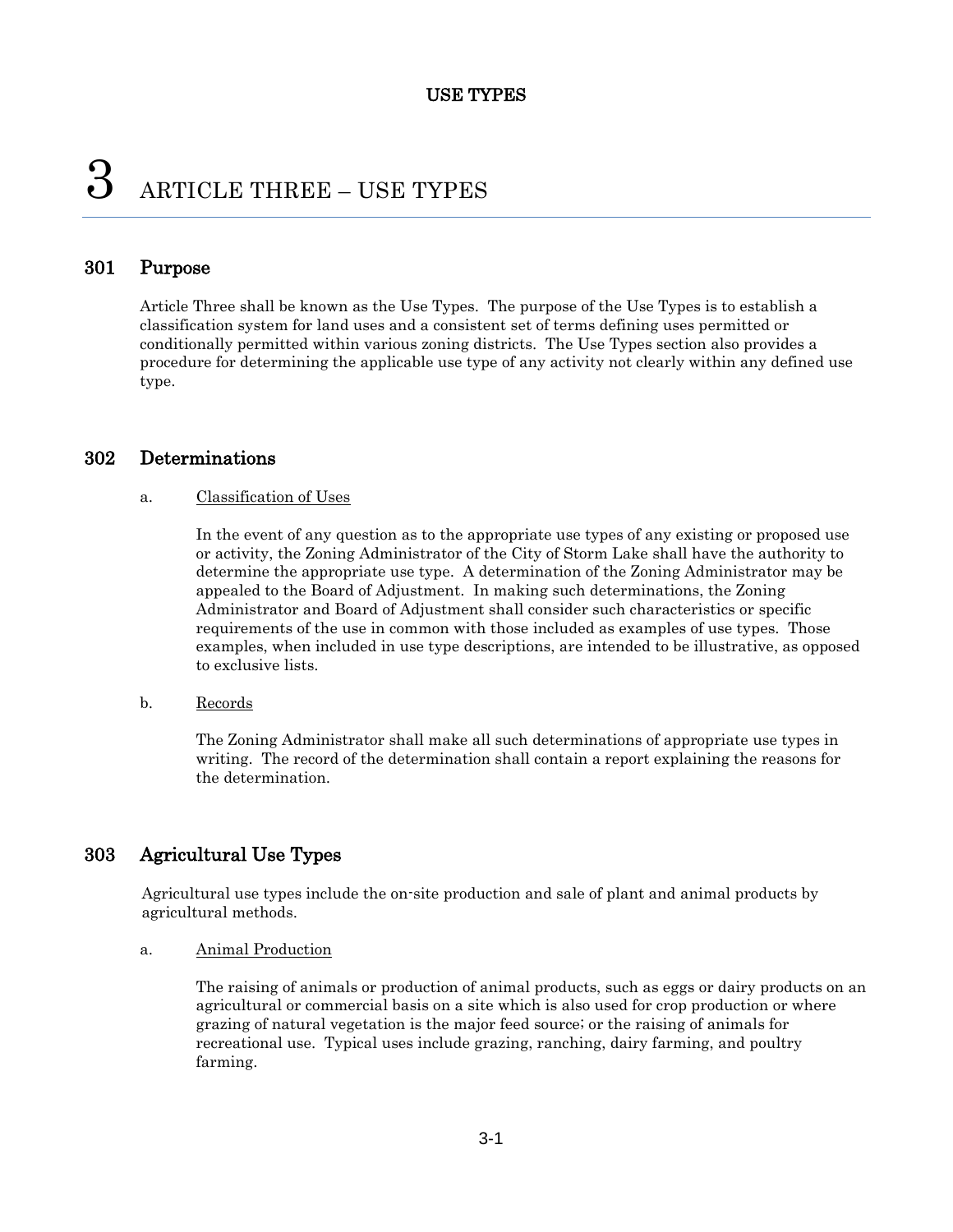# b. Crop Production

The raising and harvesting of tree crops, row crops, or field crops on an agricultural or commercial basis.

### c. Horticulture

The use of land for the growing or production for income of fruits, vegetables, flowers, nursery stock, including ornamental plants and trees, and cultured sod.

# d. Livestock Sales

Use of a site for the temporary confinement and exchange or sale of livestock. Typical uses include sale barns.

# e. Urban Agriculture

Urban agriculture means farming in the city and includes such actions as cultivating, processing, and distributing food within the city. The following specific uses are a part of urban agriculture:

- 1. Home Garden: A garden managed by one household for the production of produce for that homestead's consumption.
- 2. Community Garden: A garden managed by a group of individuals to grow/harvest produce for individual or group consumption, or for sale or donation with some stipulation. Generally a community garden is no larger than a traditional single family residential lot.
- 3. Market or Community Supported Agriculture (CSA) Garden: These are gardens used to grow produce for donation or sale only, on a small scale (generally less than 1 or 2 acres) using traditional gardening methods. Sale can occur on or off site.
- 4. Urban Farms: These areas are used to grow produce for donation or sale only, on a larger scale (generally 2-5 acres), either outside or within a structure, using more intensive methods such as vertical farming, aquaponics, etc. within a more urban setting (i.e. within the City of Storm Lake corporate limits). Sale can occur on or off site.
- 5. Urban Animal Husbandry: The keeping of smaller animals (chickens, ducks, turkeys, goats, bees, fish, rabbits, or similar) within developed areas of the city.
	- a) Keeping of animals within city limits requires a license/permit from the City of Storm Lake per Ordinance \_\_\_\_\_\_\_\_\_\_\_\_.

# 304 Residential Use Types

Residential use types include uses providing wholly or primarily non-transient living accommodations. They exclude institutional living arrangements providing 24-hour skilled nursing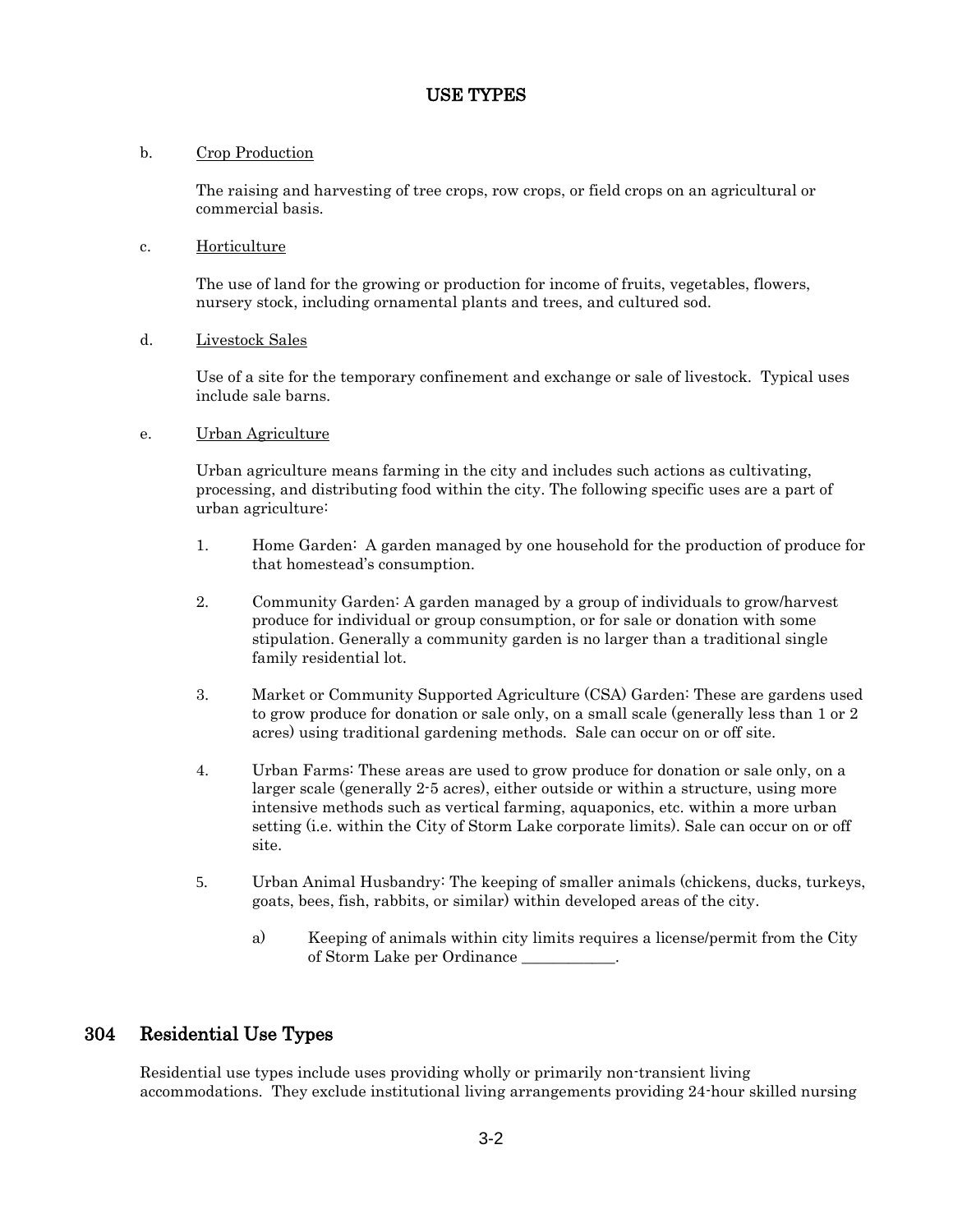or medical care, forced residence, or therapeutic settings.

### a. Boarding House for Students

A building other than a motel or hotel where, for compensation and by prearrangement for definite periods of time, a room is used or intended to be used for living or sleeping but not used for cooking or eating purposes.

# b. Co-Housing

Use of a site for a housing project developed as a common development and including variety of types of housing and/or common facilities. Housing units are generally developed around shared open spaces and include a homeowners association.

c. Commercial Residential

The use of a portion of a commercial business structure for no more than one residential dwelling unit. The dwelling unit must be located above, alongside or to the rear of the permitted businesses.

# d. Downtown Residential

The use of upper levels above street level of a building within the Central Business District of the City of Storm Lake for single- or multiple-family residential uses.

### e. Duplex Residential

The use of a legally-described lot for two dwelling units, each occupied by one family within a single building, excluding mobile home units, but including manufactured or modular housing units.

# f. Group Residential

The use of a site for a residence by more than three unrelated persons, not defined as a family, on a weekly or longer basis.

#### g. Manufactured Housing (also modular housing)

Use of a site for one or more manufactured home dwellings, as defined in Section 216(1).

#### h. Mobile Home Park

Use of a site under single ownership for one or more mobile home units. Generally, the land on which mobile homes are placed in a Mobile Home Park is leased from the owner of the facility.

#### i. Mobile Home Subdivision

Division of a tract of land into lots that meet all the requirements of the City of Storm Lake's Subdivision Ordinance for the location of mobile homes. Generally, a lot within a Mobile Home Subdivision is owned by the owner of the mobile home placed upon such lot.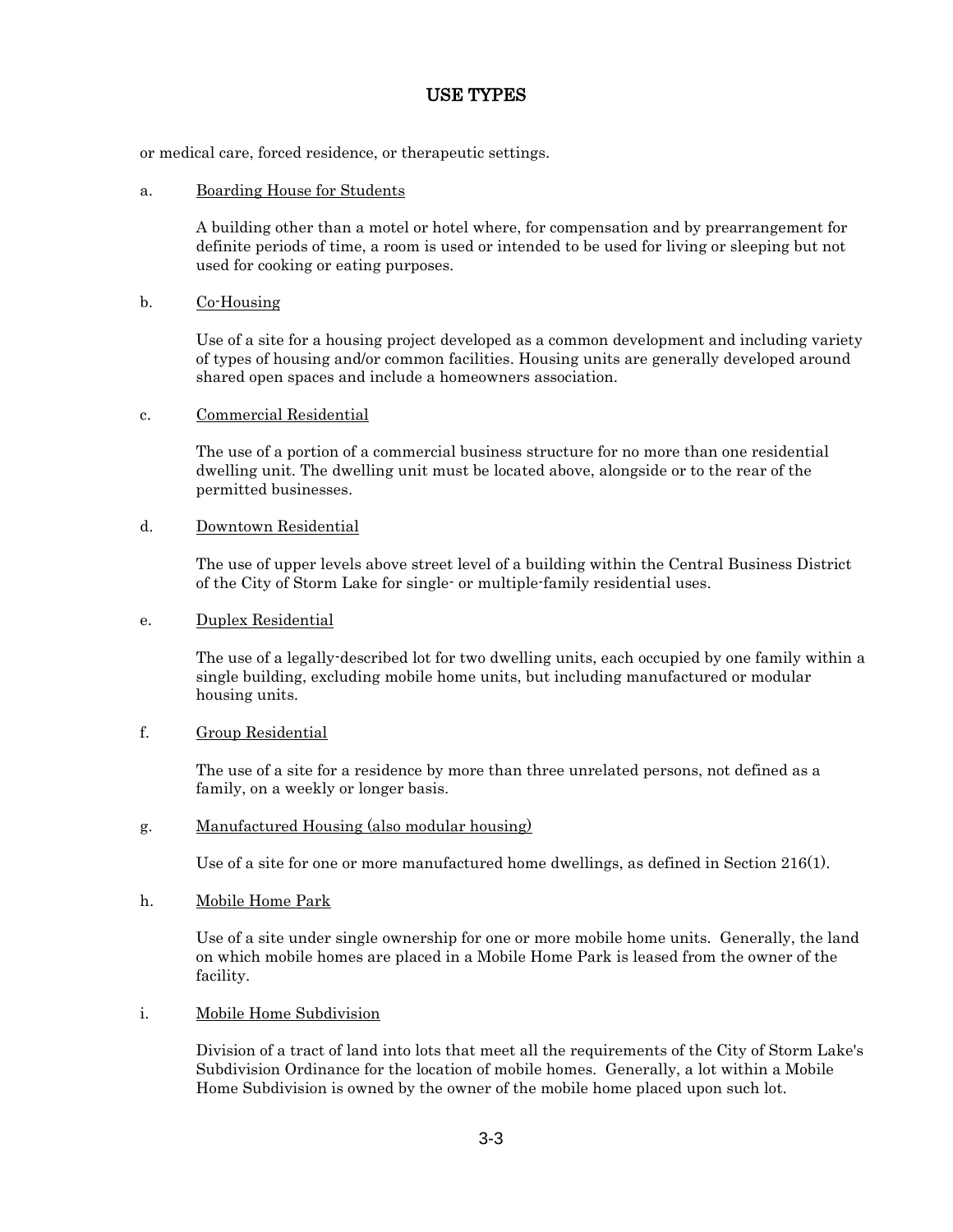# j. Multiple-Family Residential

The use of a site for three or more dwelling units within one building.

### k. Rural Residential

Generally, rural residential uses are defined by larger lot sizes of 10 or more acres, large yards, outbuildings, farm lanes, and agricultural uses that are more of a hobby than a commercial enterprise. Rural residential uses may have private sewer systems or water wells.

# l. Single-Family Residential

The use of a site for one dwelling unit, occupied by one family.

- 1. Single-Family Residential (Detached): A single-family residential use in which one dwelling unit is located on a single lot, with no physical or structural connection to any other dwelling unit.
- 2. Single-Family Residential (Attached): A single-family residential use in which one dwelling unit is located on a single lot and is attached by a common vertical wall to only one other adjacent dwelling unit on another single lot. This is also known as a Twin Home.

#### m. Two-Family Residential

The use of a site for two dwelling units, each occupied by one family, each in a separate building. This use type accommodates accessory living units or multi-generational housing.

#### n. Townhouse Residential

The use of a site for three or more attached dwelling units, each occupied by one family and separated by vertical sidewalls extending from foundation through roof without openings. Each townhouse unit must have at least two exposed exterior walls.

# 305 Civic Use Types

Civic use types include the performance of utility, educational, recreational, cultural, medical, protective, governmental, and other uses, which are strongly vested with social importance.

#### a. Administration

Governmental offices providing administrative, clerical or public contact services that deal directly with the citizen, together with incidental storage and maintenance of necessary vehicles. Typical uses include federal, state, county, and city offices.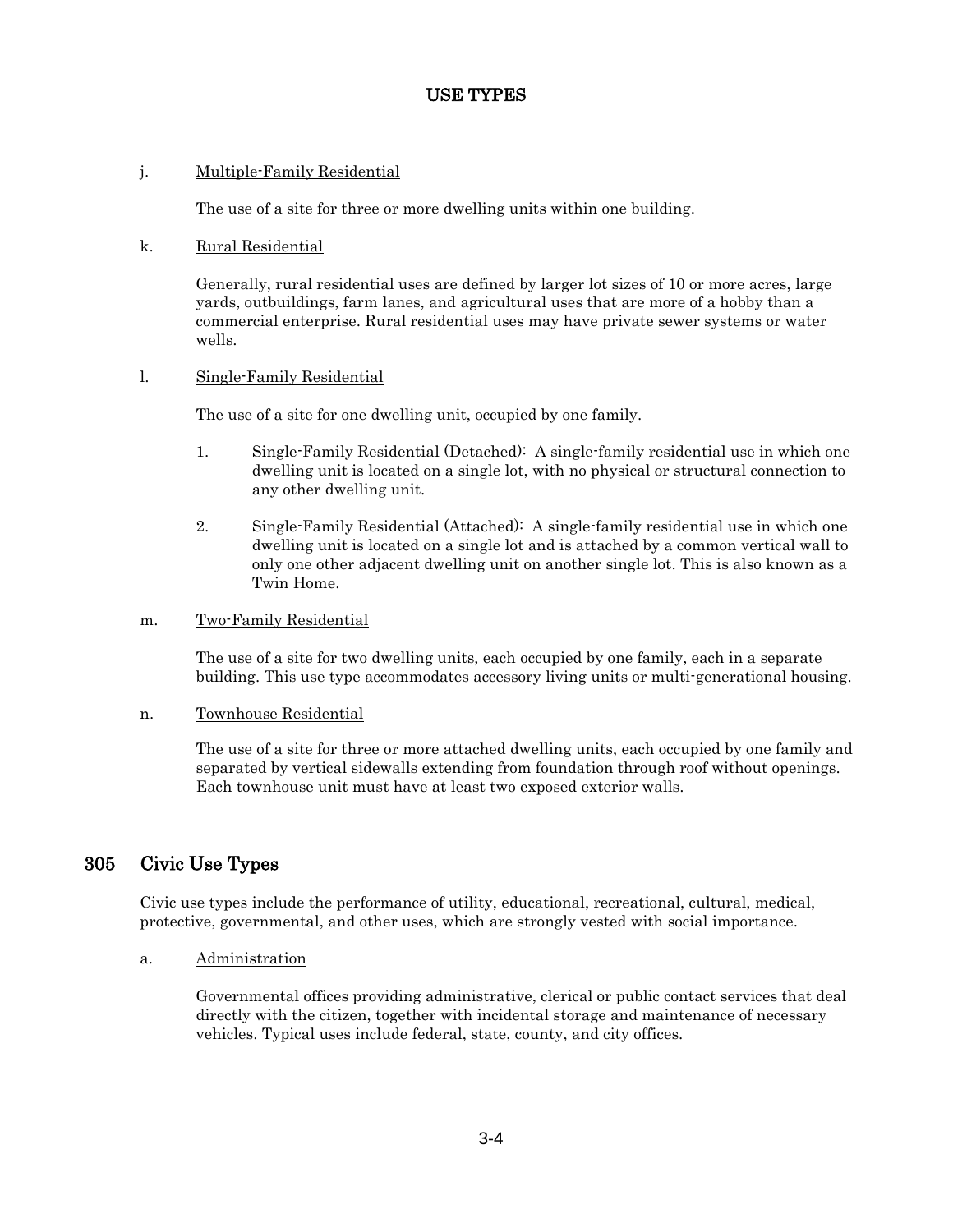# b. Campground

Privately or publicly-owned facilities providing camping or parking areas and incidental services for travelers in recreational vehicles or tents, which accommodate each guest or visitor for no more than 7 consecutive days during any one month period.

### c. Cemetery

Land used or intended to be used for the burial of the dead and dedicated for cemetery purposes, including columbarium, crematoria, mausoleums and mortuaries when operated in conjunction with and within the boundary of such cemetery.

# d. Clubs and Community Centers

Uses providing meeting, recreational, or social facilities for a private, non-profit or noncommercial association, primarily for use by members and guests.

# e. College and University Facilities (also considered post-secondary education)

An educational institution of higher learning, which offers a course of study, designed to culminate in the issuance of a degree certified by a generally recognized accrediting organization.

# f. Convalescent Facilities

A use providing bed care and in-patient services for persons requiring regular medical attention but excluding a facility providing surgical or emergency medical services and excluding a facility providing care for alcoholism, drug addiction, mental disease, or communicable disease. Typical uses include nursing homes.

# g. Cultural Facilities

A library, museum, or similar registered non-profit organizational use displaying, preserving and exhibiting objects of community and cultural interest in one or more of the arts and sciences.

#### h. Day Care Facilities (Limited)

Any private agency, institution, establishment, or place, which provides supplemental, supervised care for no more than six (6) individuals without overnight accommodations. This term includes home day care facilities, nursery schools, preschools; day care centers for children or adults, and similar uses but excludes public and private primary and secondary educational facilities.

#### i. Day Care Facilities (General)

Any private agency, institution, establishment, or place, which provides supplemental, supervised care for more than six (6) individuals without overnight accommodations. This term includes nursery schools, preschools; day care centers for children or adults, and similar uses but excludes public and private primary and secondary educational facilities.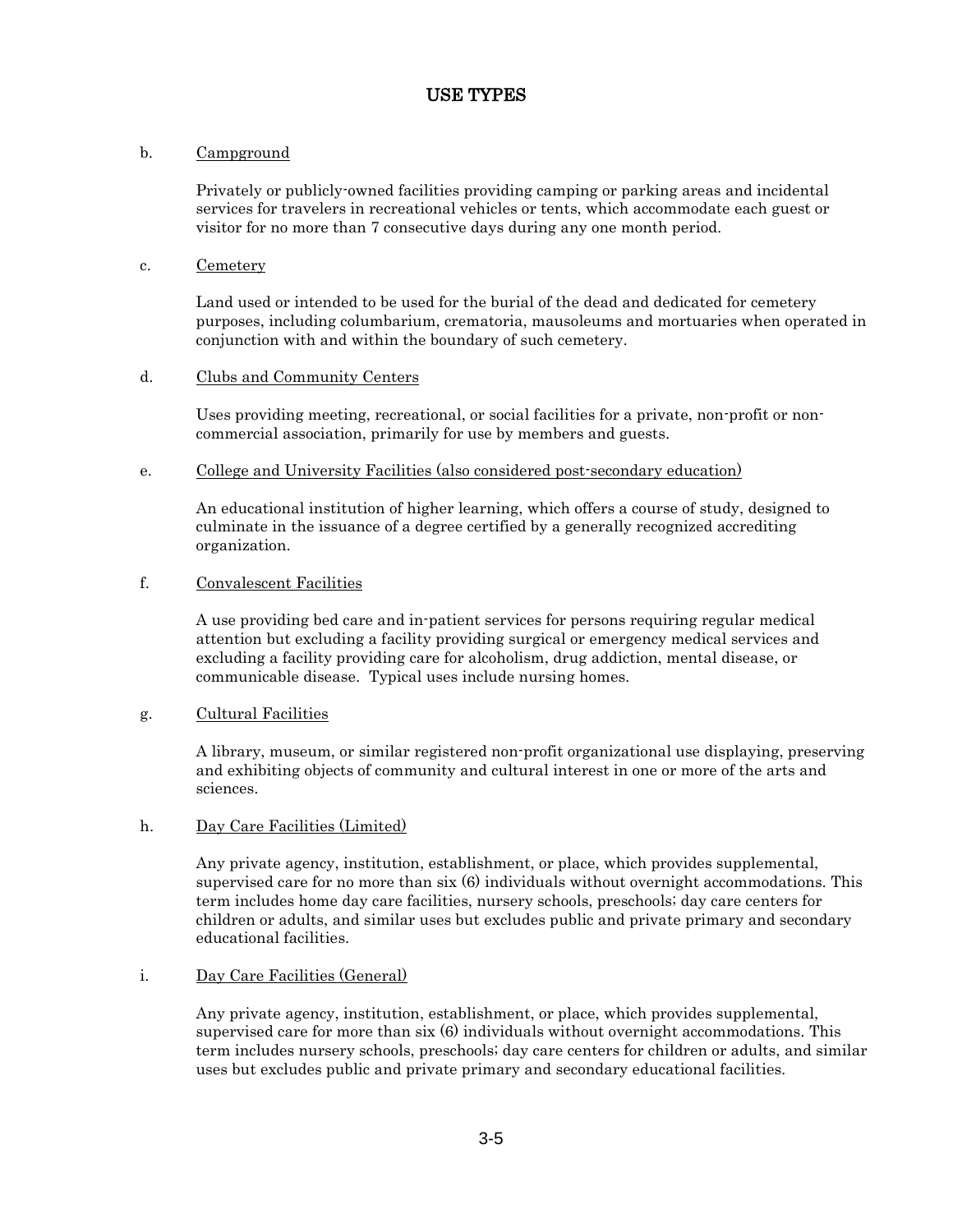# j. Detention Facilities

A publicly operated or contracted use providing housing and care for individuals legally confined, designed to isolate those individuals from the community.

# k. Emergency Residential Facilities

A facility or use of a building to provide a protective sanctuary for victims of crime or abuse, including emergency housing during crisis intervention for victims of rape, abuse, or physical beatings.

# l. Group Care Facility

A facility licensed or approved by the State of Iowa or other appropriate agency, which provides for the care and short or long-term, continuous multi-day occupancy of more than five unrelated persons who require and receive therapy or counseling on site as part of an organized and therapeutic ongoing program for any of the purposes listed below. Group Care Facilities include facilities which provide for the:

- 1. Adaptation to living with, or rehabilitation from, the handicaps of physical disability.
- 2. Adaptation to living with, or rehabilitation from, the handicaps of emotional or mental disorder; or of developmental disabilities.
- 3. Rehabilitation from the effects of drug or alcohol abuse.
- 4. Supervision while under a program alternative to imprisonment, including but not limited to pre-release, work release, and probationary programs.

# m. Guidance Facilities

A use providing counseling, guidance, recuperative, or similar services to persons requiring rehabilitation assistance as a result of mental illness, alcoholism, detention, drug addiction, or similar condition on a daytime care basis.

# n. Health Care

A facility providing medical, psychiatric, or surgical service for sick or injured persons exclusively on an outpatient basis including emergency treatment, diagnostic services, training, administration and services to outpatients, employees, or visitors.

o. Helipads

A designated take-off and landing area for rotary wing aircraft. Helipads considered under the Civic Use Type, must be approved as a conditional use by the Zoning Board of Adjustment and must be accessory to a hospital or emergency medical center.

p. Hospital

A facility providing medical, psychiatric, or surgical service for sick or injured persons primarily on an in-patient basis, including emergency treatment, diagnostic services,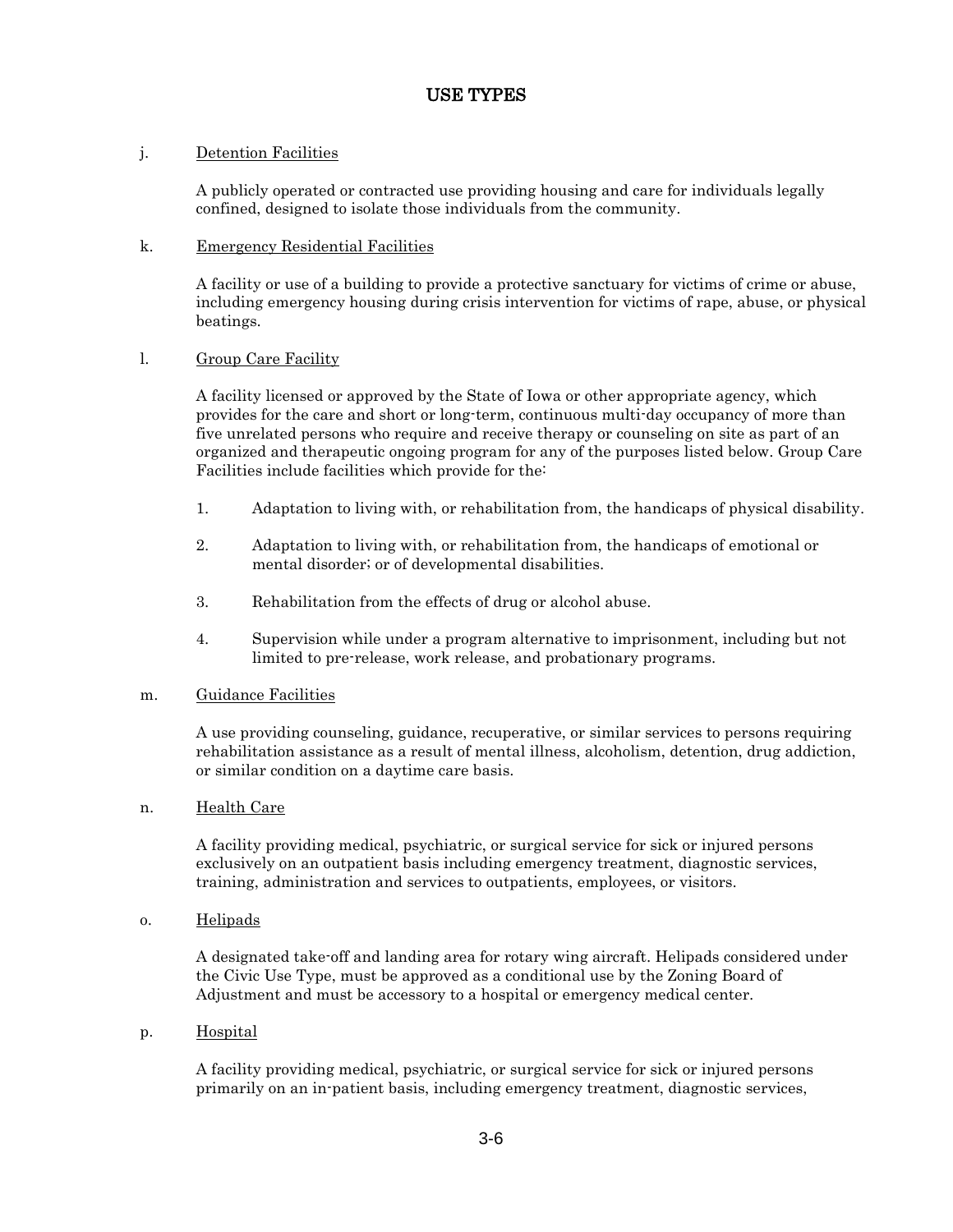training, administration, and services to patients, employees, or visitors.

q. Maintenance Facilities

A public facility supporting maintenance, repair, vehicular or equipment servicing, material storage, and similar activities including street or sewer yards, equipment service centers, and similar uses having characteristics of commercial services or contracting or industrial activities.

# r. Parks and Recreation Facilities

Publicly owned and operated parks, playgrounds, recreation facilities, and open spaces. This category shall include camping facilities owned and operated by the City of Storm Lake and included as part of the city's park system, as provided by the Comprehensive Plan.

# s. Postal Facilities

Postal services, including post offices, bulk mail processing or sorting centers operated by the United States Postal Service.

# t. Primary Educational Facilities

A public, private, or parochial school offering instruction at the elementary school level in the branches of learning study required to be taught in schools within the State of Iowa.

### u. Public Assembly

Facilities owned and operated by a public agency or a charitable non-profit organization accommodating major public assembly for recreation, sports, amusement, or entertainment purposes. Typical uses include civic or community auditoriums, sports stadiums, convention facilities, fairgrounds, incidental sales, and exhibition facilities.

#### v. Religious Assembly

A use located in a permanent building and providing regular organized religious worship and religious education incidental thereto (excluding private primary or private secondary educational facilities, community recreational facilities, day-care facilities, and incidental parking facilities). A property tax exemption obtained pursuant to Property Tax Code of the State of Iowa shall constitute prima facie evidence of religious assembly use.

w. Safety Services

Facilities for conduct of public safety and emergency services including police and fire protection services and emergency medical and ambulance services.

#### x. Secondary Educational Facilities

A public, private, or parochial school offering instruction at the junior high or high school level in the branches of learning and study required to be taught in the schools of the State of Iowa.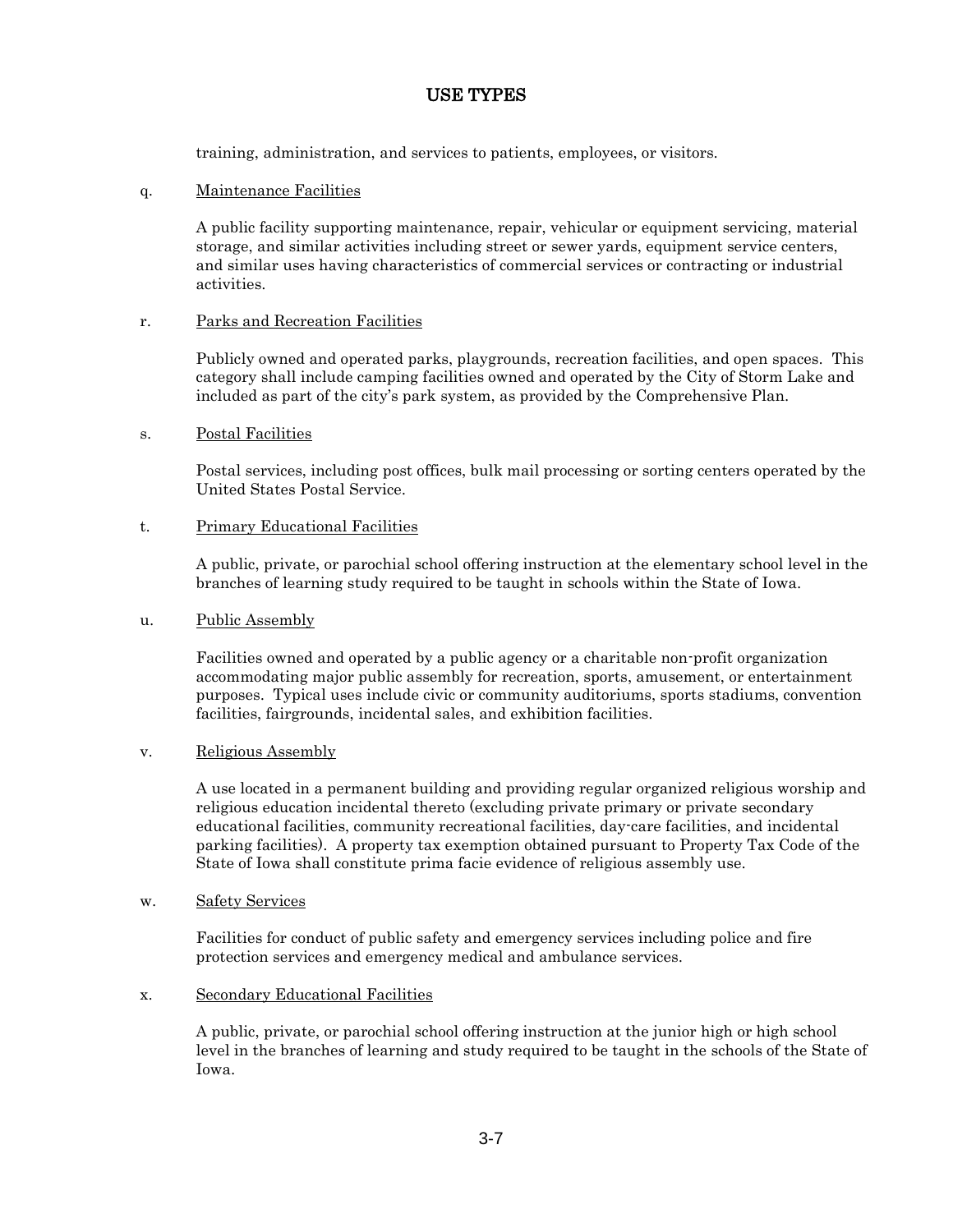# y. Utilities

Any above ground or below ground structures or facilities, other than lines, poles, and other incidental facilities, used for the production, generation, transmission, delivery, collection, or storage of water, sewage, electricity, gas, oil, energy media, communications, electronic or electromagnetic signals, or other services which are precedent to development and/or use of land.

# 306 Office Use Types

Office use types include uses providing for administration, professional services, and allied activities. These uses often invite public clientele but are more limited in external effects than commercial uses.

# a. Financial Services

Provision of financial and banking services to consumers or clients. Walk-in and drive-in services to consumers are provided on site. Typical uses include banks, savings and loan associations, savings banks, and loan companies. An ATM (Automatic Teller Machine) that is not accompanied on-site by an office of its primary financial institution is considered a "General Retail Services" Use Type.

# b. General Offices

Use of a site for business, professional, or administrative offices. Typical uses include real estate, insurance, management, travel, or other business offices; organization and association offices; banks or financial offices; or professional offices.

# c. Medical Offices

Use of a site for a facility which provide diagnoses and outpatient care on a routine basis, but which does not provide prolonged, in-house medical or surgical care. Doctors, dentists, operate medical offices or similar practitioners licensed for practice in the State of Iowa.

# 307 Commercial Use Types

Commercial uses include the sale, rental, service, and distribution of goods; and the provision of services other than those classified under other use types.

# a. Adult Oriented Businesses

Establishments or places of business engaged in providing entertainment and/or merchandise for adults as defined in Article 614(d).

# b. Agricultural Sales and Service Facilities

Establishments or places of business engaged in sale from the premises of feed, grain,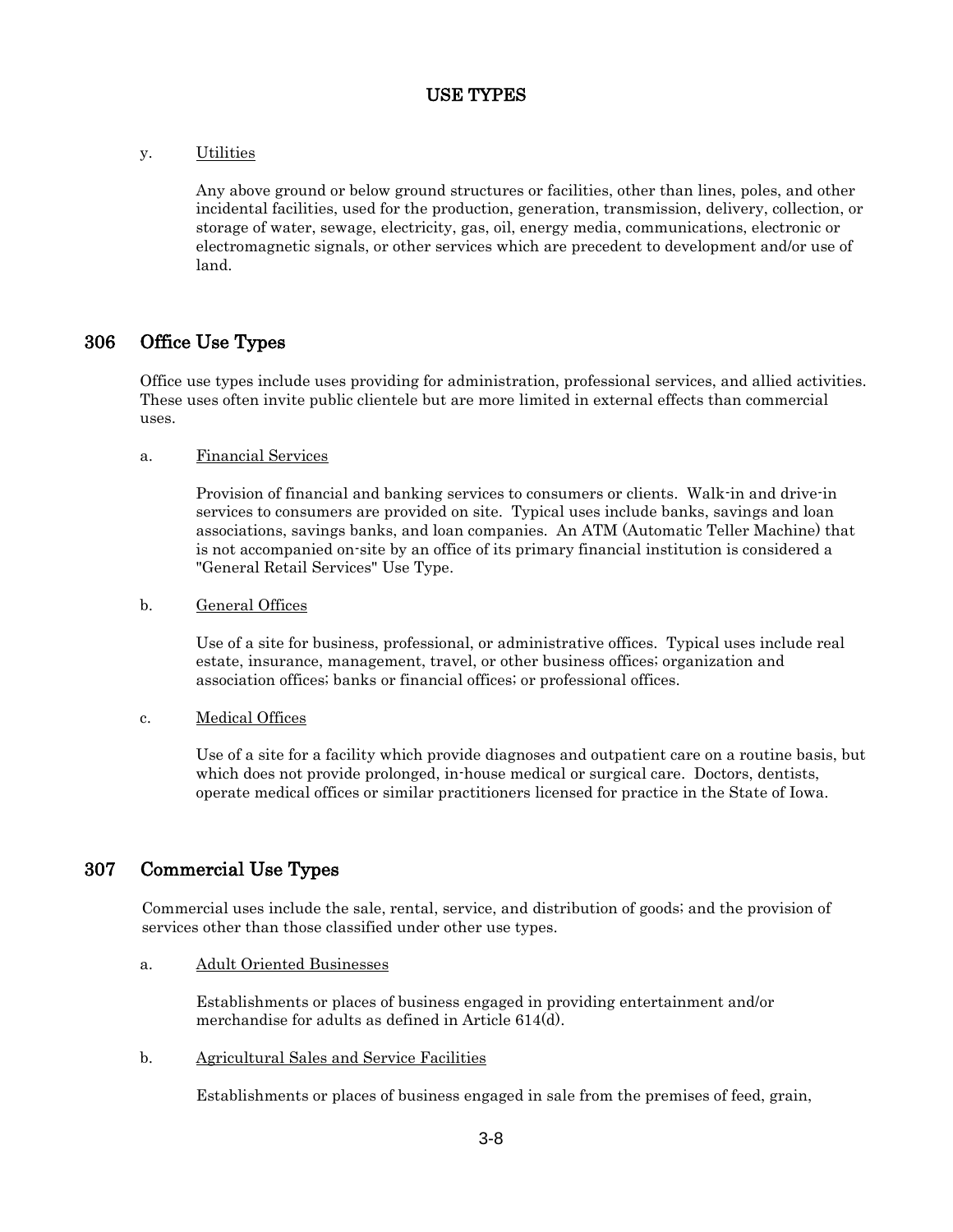fertilizers, farm equipment, pesticides and similar goods or in the provision of agriculturallyrelated services with incidental storage on lots other than where the service is rendered. Typical uses include nurseries, hay, farm implement dealerships, feed and grain stores, and tree service firms.

# c. Automotive and Equipment Services

Establishments or places of business primarily engaged in sale, rental, leasing, and/or service of automobiles, trucks, or heavy equipment. The following are considered automotive and equipment use types:

- 1. Automotive Rental and Sales: Sale or rental of automobiles, noncommercial trucks, motorcycles, motor homes, recreational vehicles or boats, including incidental storage, maintenance, and servicing. Typical uses include new and used car dealerships, motorcycle dealerships, and boat, trailer, and recreational vehicle dealerships.
- 2. Auto Services: Provision of fuel, lubricants, parts and accessories, and incidental services to motor vehicles; and washing and cleaning and/or repair of automobiles, non-commercial trucks, motorcycles, motor homes, recreational vehicles, or boats, including the sale, installation, and servicing of equipment and parts. Typical uses include service stations, car washes, muffler shops, auto repair garages, tire sales and installation, wheel and brake shops, and similar repair and service activities but exclude dismantling, salvage, or body and fender repair services.
- 3. Body Repair: Repair, painting, or refinishing of the body, fender, or frame of automobiles, trucks, motorcycles, motor homes, recreational vehicles, boats, tractors, construction equipment, agricultural implements, and similar vehicles or equipment. Typical uses include body and fender shops, painting shops, and other similar repair or refinishing garages.
- 4. Equipment Rental and Sales: Sale or rental of trucks, tractors, construction equipment, agricultural implements, mobile homes, and similar heavy equipment, including incidental storage, maintenance, and servicing. Typical uses include truck dealerships, construction equipment dealerships, and mobile home sales establishments.
- 5. Equipment Repair Services: Repair of trucks, tractors, construction equipment, agricultural implements, and similar heavy equipment. Typical uses include truck repair garages; tractor and farm implement repair services, and machine shops, but exclude dismantling, salvage, or body and fender repair services.

# d. Bed and Breakfast

A lodging service that provides overnight or short-term accommodations to guests or visitors, usually including provision of breakfast. Bed and breakfasts are usually located in large residential structures that have been adapted for this use. For the purpose of this definition, bed and breakfasts are always owned and operated by the resident owner of the structure, include no more than ten units, and accommodate each guest or visitor for no more than 7 consecutive days during any one month period.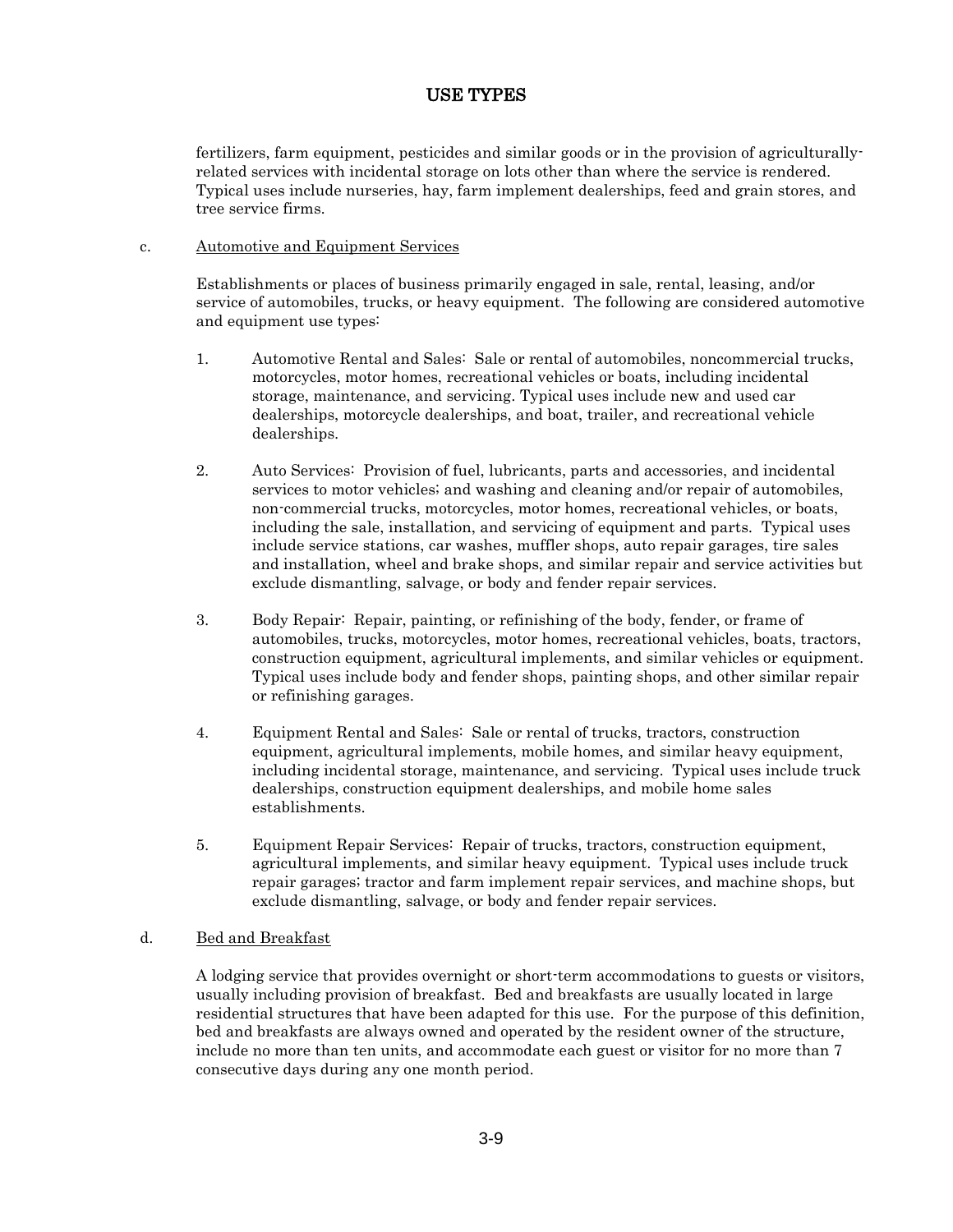### e. Business Support Services

Establishments or places of business primarily engaged in the sale, rental or repair of equipment, supplies and materials or the provision of services used by office, professional and service establishments to the firms themselves but excluding automotive, construction and farm equipment; or engaged in the provision of maintenance or custodial services to businesses. Typical uses include office equipment and supply firms, small business machine repair shops or hotel equipment and supply firms, janitorial services, photography studios, and convenience printing and copying.

#### f. Business or Trade Schools

A use providing education or training in business, commerce, language, or other similar activity or occupational pursuit, and not otherwise defined as a home occupation, college or university, or public or private educational facility.

#### g. Cocktail Lounge

A use engaged in the preparation and retail sale of alcoholic beverages for consumption on the premises, including taverns, bars, cocktail lounges, and similar uses other than a restaurant as that term is defined in this section.

#### h. Commercial Recreation

Private businesses or other organizations which may or may not be commercial by structure or by nature, which are primarily engaged in the provision or sponsorship of sports, entertainment, or recreation for participants or spectators. Typical uses include golf courses, driving ranges, theaters, private dance halls, or private skating facilities.

#### i. Communications Services

Establishments primarily engaged in the provision of broadcasting and other information relay service accomplished through the use of electronic and telephonic mechanisms but excludes those classified as utilities. Typical uses include television studios, telecommunication service centers, telegraph service offices, or film and sound recording facilities. Broadcast towers, and their minor ancillary ground structures are classified as "Miscellaneous Use Types."

#### j. Construction Sales and Services

Establishments or places of business primarily engaged in the retail or wholesale sale, from the premises, of materials used in the construction of buildings or other structures other than retail sale of paint, fixtures and hardware. This use type excludes those uses classified under Automotive and Equipment Services. Typical uses include building materials sales, or tool and equipment rental or sales.

#### k. Consumer Services

Establishments, which provide services, primarily to individuals and households, but excluding Automotive Use Types. Typical uses include automated banking machines, appliance repair shops, watch or jewelry repair shops, or musical instrument repair shops.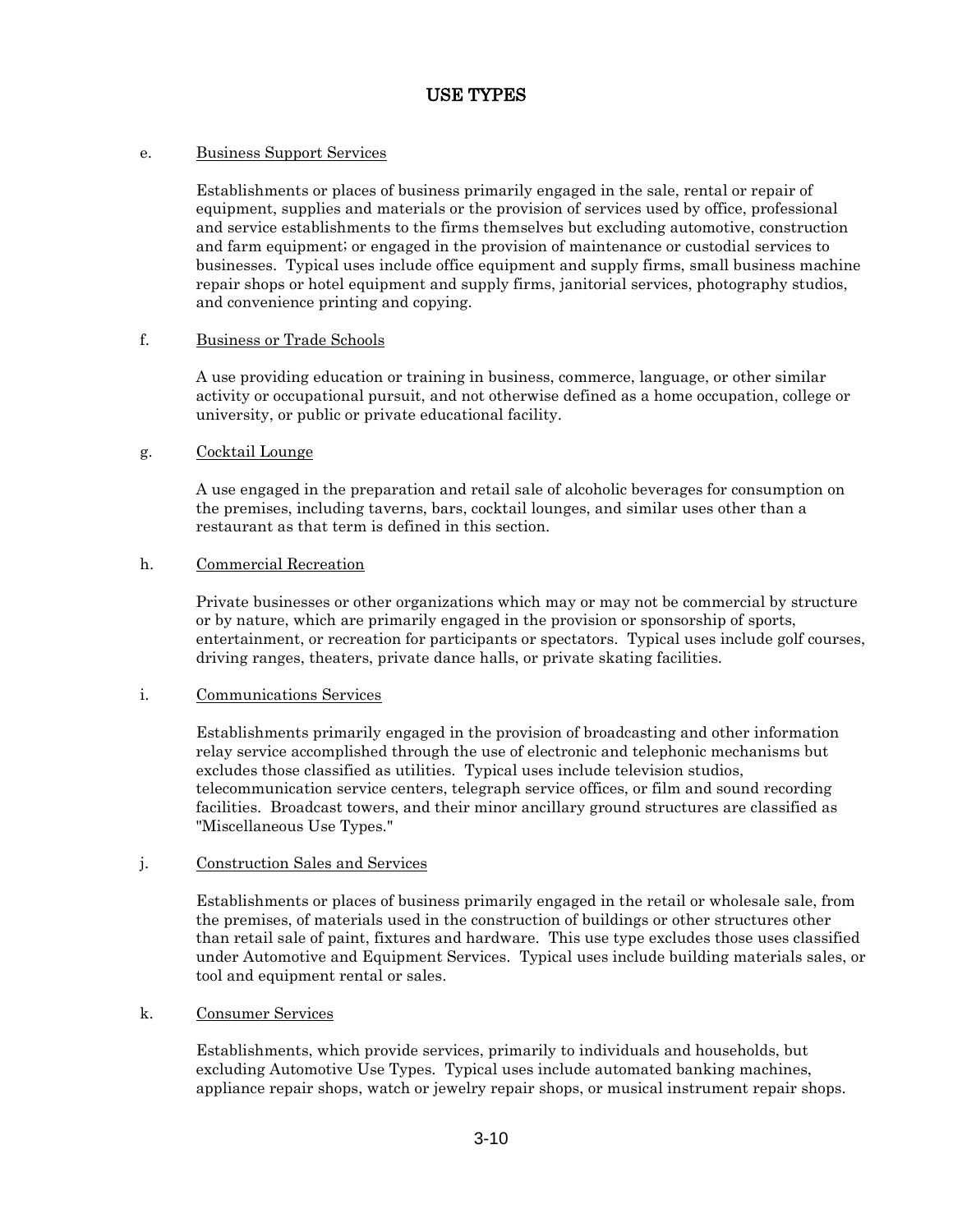### l. Convenience Storage

Storage services primarily for personal effects and household goods within enclosed storage areas having individual access but excluding use of such areas as workshops, hobby shops, manufacturing, or commercial activity. Typical uses include mini-warehousing.

#### m. Food Sales

Establishments or places of business primarily engaged in the retail sale of food or household products for home consumption. Food Sales establishments may include the sale of non-food items. However, the sales of non-food items may account for no more than 33% of the sales area of the Food Sales establishment. Typical uses include groceries, delicatessens, meat markets, retail bakeries, and candy shops.

- 1. Convenience Food Sales: Establishments occupying facilities of less than 10,000 square feet; and characterized by sales of specialty foods or a limited variety of general items, and by the sales of fuel for motor vehicles.
- 2. Limited Food Sales: Establishments occupying facilities of less than 10,000 square feet; and characterized by sales of specialty foods or a limited variety of general items, but excluding the accessory sale of fuel for motor vehicles. Typical uses include delicatessens, meat markets, retail bakeries, and candy shops, small grocery stores.
- 3. General Food Sales: Establishments selling a wide variety of food commodities, using facilities larger than 10,000 square feet. Typical uses include supermarkets.

# n. Funeral Services

Establishments engaged in undertaking services such as preparing the human dead for burial, and arranging and managing funerals. Typical uses include funeral homes or mortuaries.

#### o. Gaming Facilities

Establishments engaged in the lawful, on-site operation of games of chance that involve the risk of money for financial gain by patrons. Gaming facilities shall include the accessory sale of liquor and food, pursuant to licensing regulations of the City of Storm Lake or the State of Iowa.

p. Kennels

Boarding and care services for dogs, cats and similar small mammals or large birds; or any premises on which three or more animals included under this definition over four months of age are kept and maintained. Typical uses include boarding kennels, ostrich raising facilities; pet motels, or dog training centers.

#### q. Laundry Services

Establishments primarily engaged in the provision of laundering, cleaning or dyeing services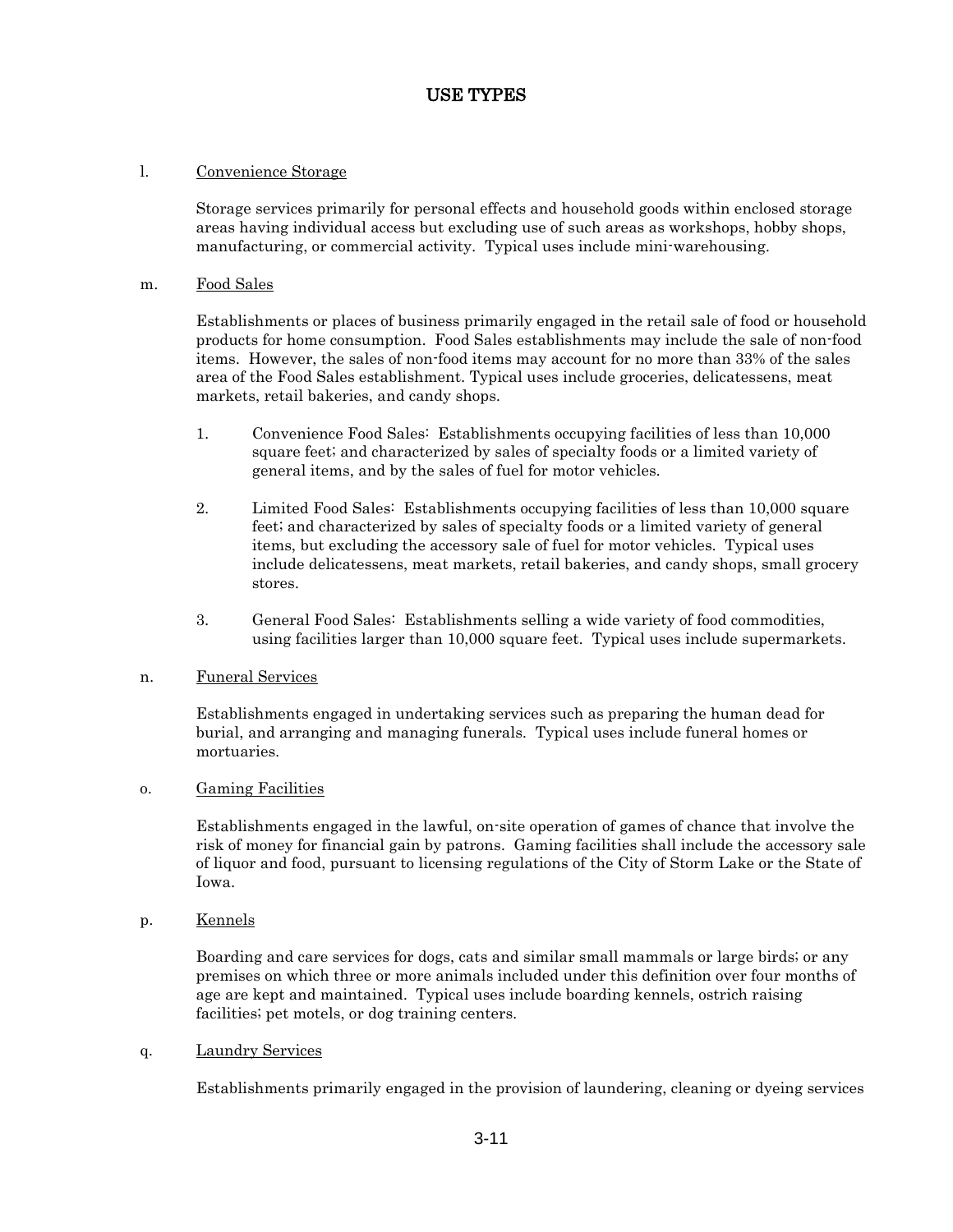other than those classified as Personal Services. Typical uses include bulk laundry and cleaning plants, diaper services, or linen supply services.

#### r. Liquor Sales

Establishments or places of business engaged in retail sale for off-premise consumption of alcoholic beverages. Typical uses include liquor stores, bottle shops, or any licensed sales of liquor, beer or wine for off-site consumption.

# s. Lodging

Lodging services involving the provision of room and/or board, but not meeting the classification criteria of Bed and Breakfasts. Typical uses include hotels, apartment hotels, and motels.

# t. Personal Improvement Services

Establishments primarily engaged in the provision of informational, instructional, personal improvements and similar services of a non-professional nature. Typical uses include driving schools, health or physical fitness studios, reducing salons, dance studios, handicraft and hobby instruction.

# u. Personal Services

Establishments or places of business primarily engaged in the provision of services of a personal nature. Typical uses include beauty and barbershops; seamstress, tailor, or shoe repair shops; photography studios; or dry cleaning stations serving individuals and households.

#### v. Pet Services

Retail sales, incidental pet health services, and grooming and boarding, when totally within a building, of dogs, cats, birds, fish, and similar small animals customarily used as household pets. Typical uses include pet stores, small animal clinics, dog bathing and clipping salons, and pet grooming shops, but exclude uses for livestock and large animals.

#### w. Research Services

Establishments primarily engaged in research of an industrial or scientific nature. Typical uses include electronics research laboratories, space research and development firms, testing laboratories, or pharmaceutical research labs.

#### x. Restaurants

A use engaged in the preparation and retail sale of food and beverages; including the sale of alcoholic beverages when conducted as a secondary feature of the use, producing less than 50 percent of the establishment's gross income.

1. Restaurant (Drive-in or Fast Food): An establishment, which principally supplies food and beverages in disposable containers and is characterized by high automobile accessibility and on-site accommodations, self-service, and short stays by customers.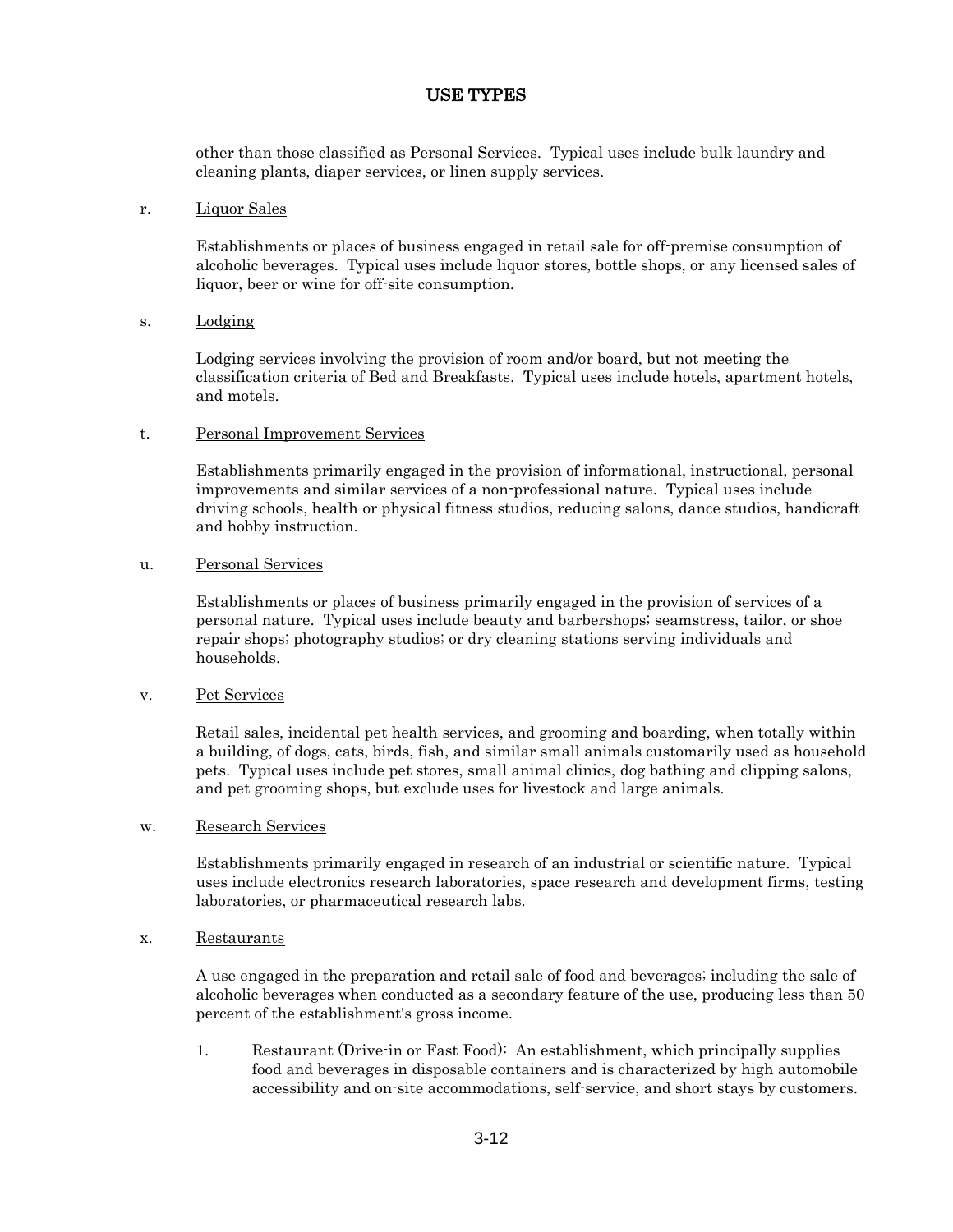2. Restaurant (General): An establishment characterized by table service to customers and/or accommodation to walk-in clientele, as opposed to Drive-in or Fast Food Restaurants. Typical uses include cafes, coffee shops, and restaurants.

# y. Retail Services, General

Sale or rental with incidental service of commonly used goods and merchandise for personal or household use but excludes those classified more specifically by these use type classifications. Typical uses include department stores, apparel stores, furniture stores, or establishments providing the following products or services:

Household cleaning and maintenance products; drugs, cards, stationery, notions, books, tobacco products, cosmetics, and specialty items; flowers, plants, hobby materials, toys, and handcrafted items; apparel jewelry, fabrics and like items; cameras, photograph services, household electronic equipment, records, sporting equipment, kitchen utensils, home furnishing and appliances, art supplies and framing, arts and antiques, paint and wallpaper, hardware, carpeting and floor covering; interior decorating services; office supplies; mail order or catalog sales; bicycles; and automotive parts and accessories (excluding service and installation).

General Retail Services include:

- 1. Limited Retail Services: Establishments providing retail services, occupying facilities of 5,000 square feet or less for any single establishment or 10,000 square feet or less for a multi-tenant facility. Typical establishments provide for specialty retailing or retailing oriented to Storm Lake and a local market.
- 2. Medium Scale Retail Services: Establishments providing retail services, occupying facilities of 20,000 square feet or less for any single establishment or 40,000 square feet or less for a multi-tenant facility. Typical establishments provide for generalpurpose retailing oriented to Storm Lake and its immediate vicinity.
- 3. Large Scale Retail Services: Establishments providing retail services, occupying facilities over 20,000 square feet in a single establishment or 40,000 square feet for a multi-tenant facility. Typical establishments provide for general-purpose retailing oriented to the Storm Lake region.

# z. Stables and/or Riding Academies

The buildings, pens and pasture areas used for the boarding and feeding of horses, llamas, or other equine not owned by the occupants of the premises. This use includes instruction in riding, jumping, and showing or the riding of horses/equine for hire.

#### aa. Surplus Sales

Businesses engaged in the sale of used or new items, involving regular, periodic outdoor display of merchandise for sale. Typical uses include flea markets and factory outlets or discount businesses with outdoor display.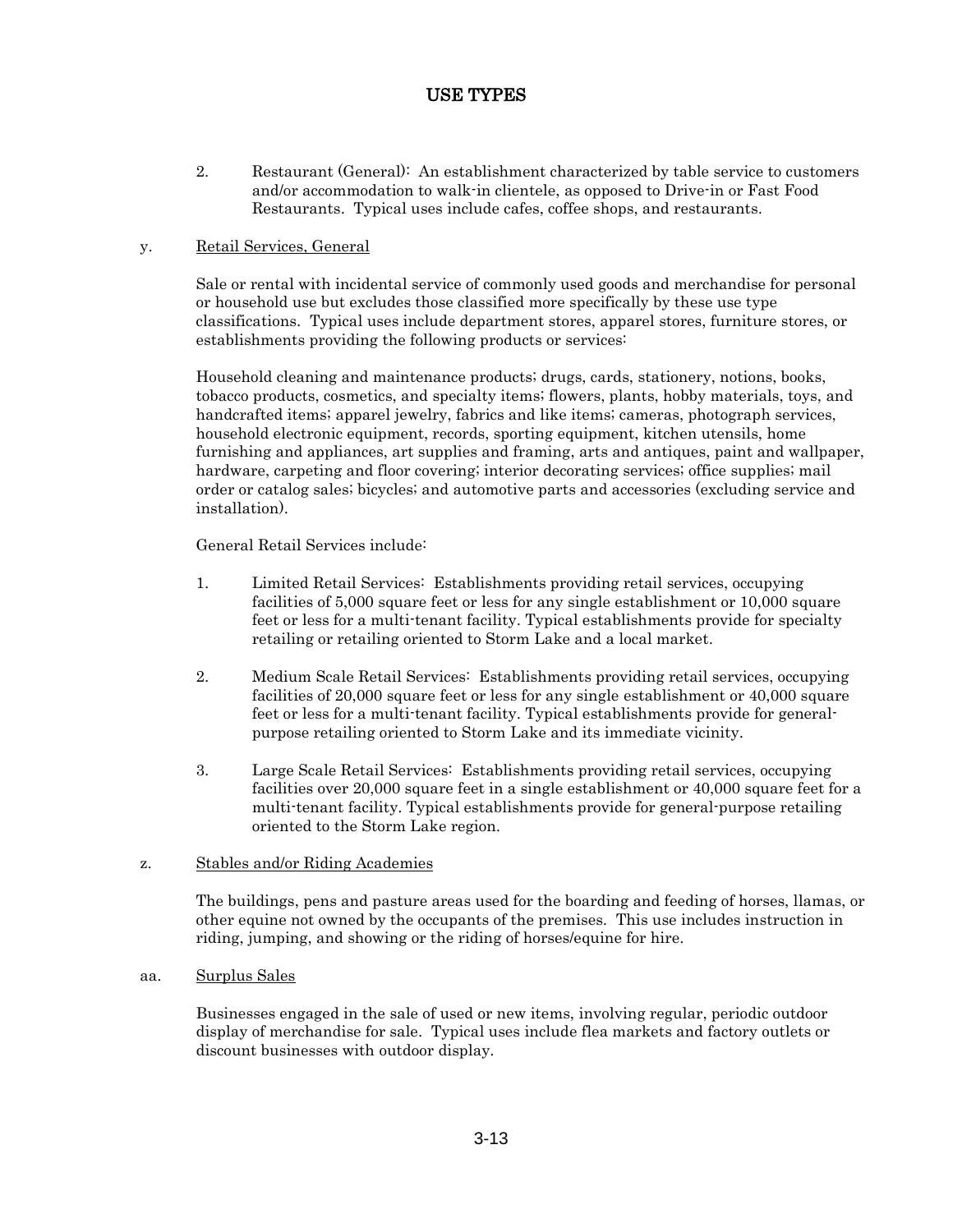# bb. Trade Services

Establishments or places of business primarily engaged in the provision of services that are not retail or primarily dedicated to walk-in clientele. These services often involve services to construction or building trades and may involve a small amount of screened, outdoor storage in appropriate zoning districts. Typical uses include shops or operating bases for plumbers, electricians, or HVAC (heating, ventilating, and air conditioning) contractors.

### cc. Vehicle Storage (Short-term)

Short-term storage of operating or non-operating vehicles for a period of no more than 21 days. Typical uses include storage of private parking tow-aways or impound yards but exclude dismantling or salvage. Long-term storage beyond 21 days constitutes an Industrial Use Type.

# dd. Veterinary Services

Veterinary services and hospitals for animals. Typical uses include pet clinics, dog and cat hospitals, pet cemeteries, and veterinary hospitals for livestock and large animals.

# 308 Parking Use Types

# a. Off-Street Parking

Parking use types include surface parking of motor vehicles on a temporary basis within a privately or publicly owned off-street parking facility that is the primary use of a site.

# b. Parking Structure

The use of a site for a multi-level building which provides for the parking of motor vehicles on a temporary basis, other than as an accessory to a principal use on the same site.

# 309 Industrial Use Types

Industrial use types include the on-site extraction or production of goods by non-agricultural methods, and the storage and distribution of products.

#### a. Construction Yards

Establishments housing facilities of businesses primarily engaged in construction activities, including incidental storage of materials and equipment on lots other than construction sites. Typical uses are building contractor's yards.

#### b. Custom Manufacturing

Establishments primarily engaged in the on-site production of goods by hand manufacturing, within enclosed structures, involving: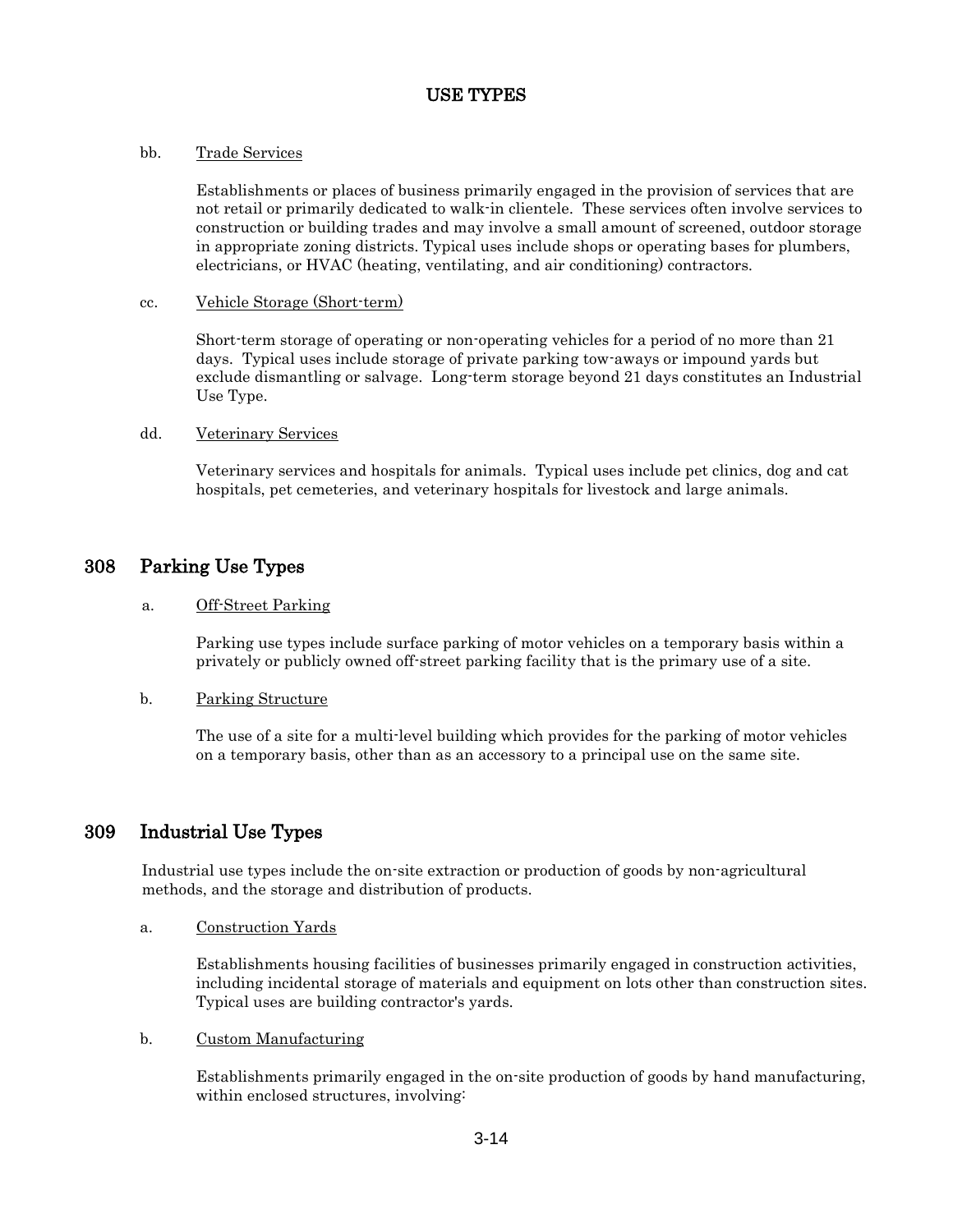- 1. The use of hand tools, or
- 2. The use of domestic mechanical equipment not exceeding 2 horsepower, or
- 3. A single kiln not exceeding 8 KW or equivalent.

This category also includes the incidental direct sale to consumers of only those goods produced on site. Typical uses include ceramic studios, custom jewelry manufacturing, and candle making shops.

c. Light Industry

Establishments engaged in the manufacturing or processing of finished products from previously prepared materials, including processing, fabrication, assembly, treatment, and packaging of such products, and incidental storage, sales, and distribution. These establishments are characterized by having no major external environmental effects across property lines and include no unscreened or un-enclosed outdoor storage. Typical uses include commercial bakeries, dressed beef processing plants, soft drink bottling, and apparel assembly from fabrics, electronics, and manufacturing, print shops and publishing houses.

d. General Industry

Enterprises engaged in the processing, manufacturing, compounding, assembling, packaging, treatment or fabrication of materials and products from prepared materials or from raw materials without noticeable noise, odor, vibration, or air pollution effects across property lines.

#### e. Heavy Industry

Enterprises involved in the basic processing and manufacturing of products, predominately from raw materials, with noticeable noise, odor, vibration, or air pollution effects across property lines; or a use or process engaged in the storage of or processes involving potentially or actually hazardous, explosive, flammable, radioactive, or other commonly recognized hazardous materials.

#### f. Recycling Collection

Any site which is used in whole or part for the receiving or collection of any post-consumer, non-durable goods including, but not limited to glass, plastic, paper, cardboard, aluminum, tin, or other recyclable commodities.

# g. Recycling Processing

Any site which is used for the processing of any post-consumer, non-durable goods including, but not limited to glass, plastic, paper, cardboard, aluminum, tin, or other recyclable commodities.

#### h. Resource Extraction

A use involving on-site extraction of surface or subsurface mineral products or natural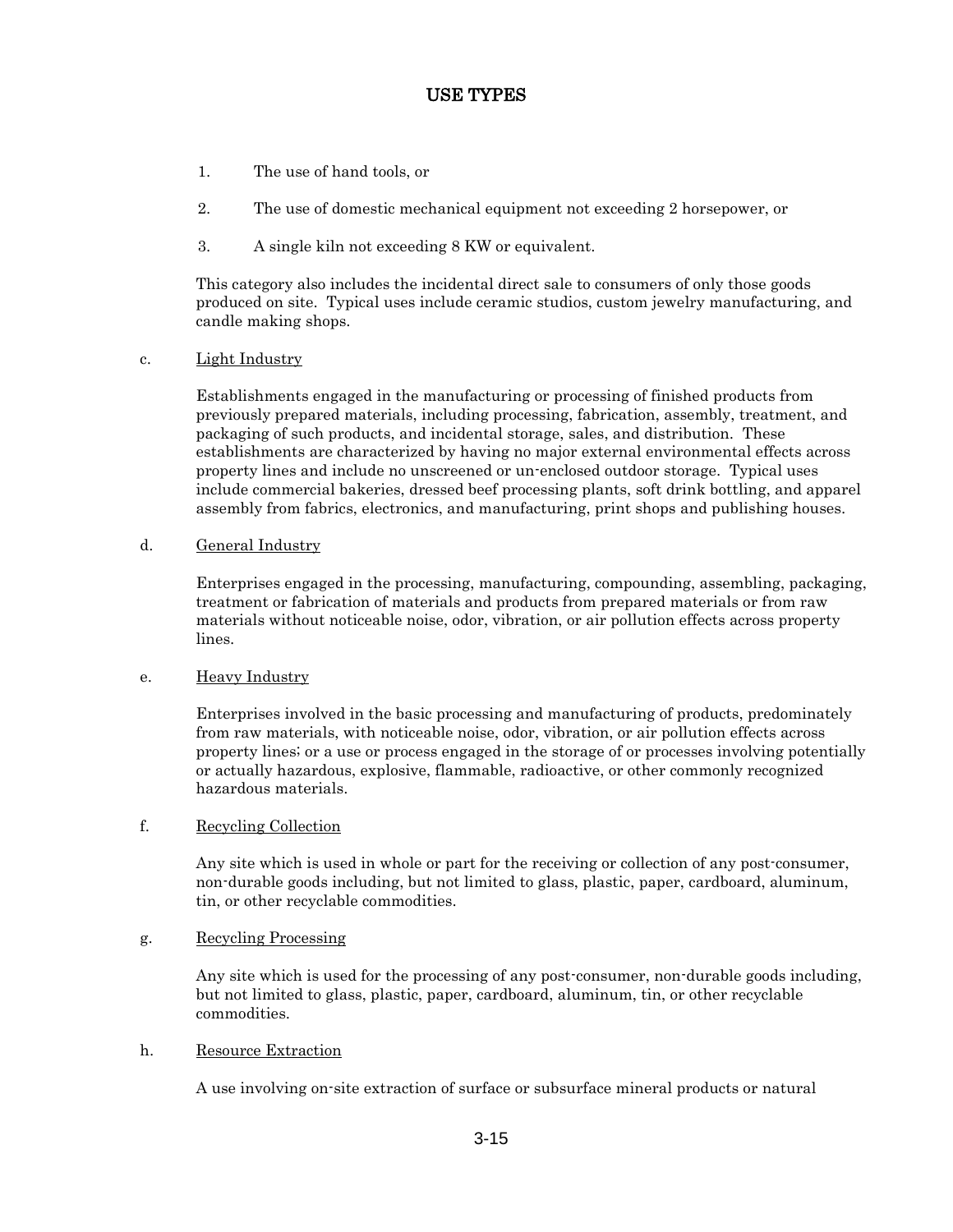resources, excluding the grading and removal of dirt. Typical uses are quarries; borrow pits, sand and gravel operations, and mining.

#### i. Salvage Services

Places of business primarily engaged in the storage, sale, dismantling or other processing of used or waste materials, which are not intended for reuse in their original forms. Typical uses include automotive wrecking yards, junkyards, or paper salvage yards.

#### j. Vehicle Storage (Long-term)

Long-term storage of operating or non-operating vehicles for a period exceeding 21 days. Typical uses include storage of private parking tow-aways or impound yards but exclude dismantling or salvage. Long-term storage of 21 days or less constitutes a Commercial Use Type.

#### k. Warehousing

Uses including open air storage, distribution, and handling of goods and materials. Typical uses include monument yards, grain elevators, open storage.

# 310 Transportation Use Types

Transportation use types include the use of land for the purpose of providing facilities supporting the movement of passengers and freight from one point to another.

#### a. Aviation Facilities

Landing fields, aircraft parking and service facilities, and related facilities for operation, service, fueling, repair, storage, charter, sales, and rental of aircraft, and including activities directly associated with the operation and maintenance of airport facilities or helipads and the provision of safety and security.

#### b. Railroad Facilities

Railroad yards, equipment servicing facilities, and terminal facilities.

#### c. Transportation Terminal

Facility for loading, unloading, and interchange of passengers, baggage, and incidental freight or package express, including bus terminals, railroad stations, public transit facilities.

#### d. Truck Terminal

A facility for the receipt, transfer, short term storage, and dispatching of goods transported by truck.